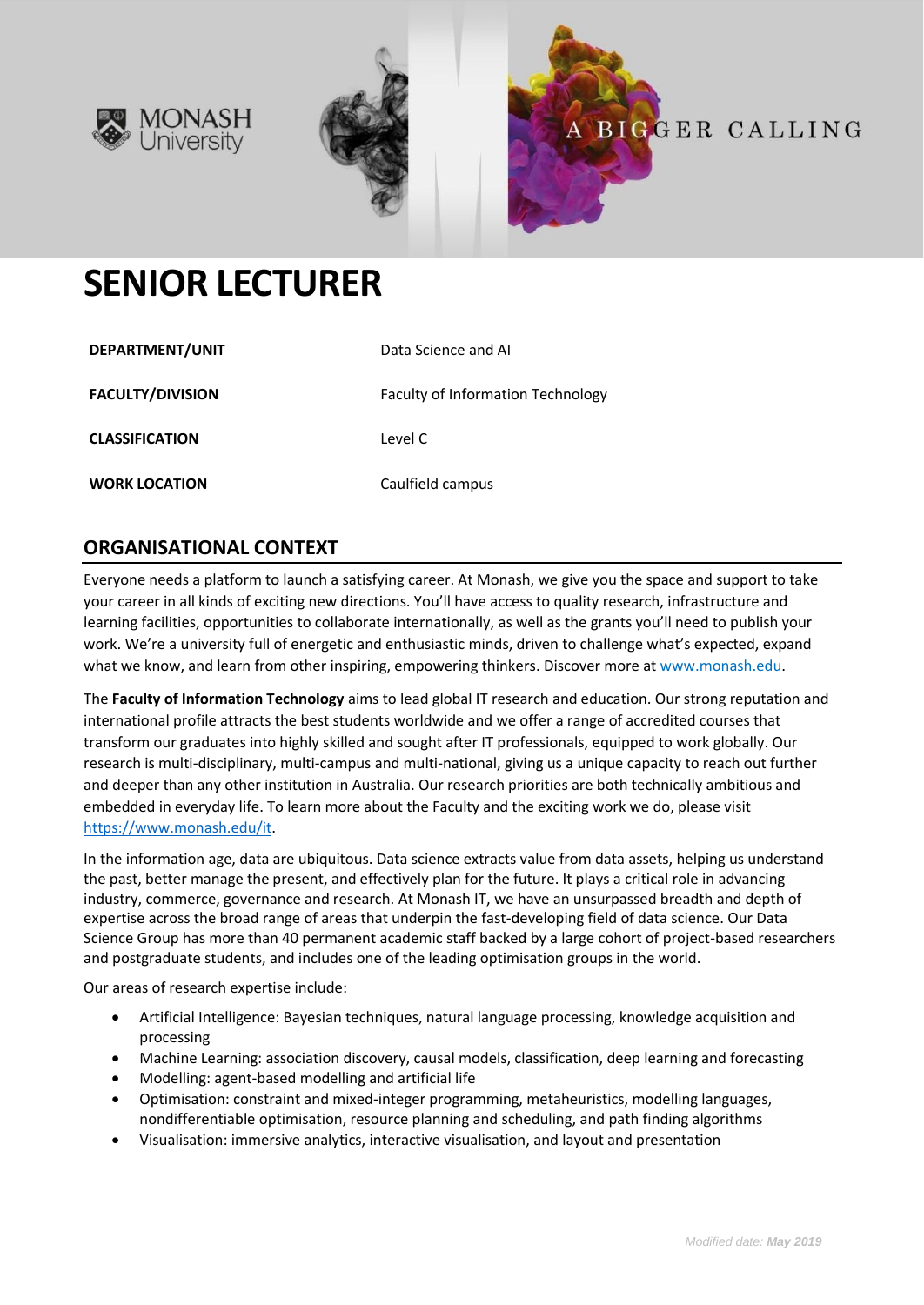# **POSITION PURPOSE**

A Level C academic is expected to make significant contributions to the teaching effort of a department, school, faculty or other organisational unit or an interdisciplinary area. An academic at this level is also expected to play a major role in scholarship, research and/or professional activities.

**Reporting Line:** The position reports to the Sub-Group Lead in Dialogue Research

**Supervisory Responsibilities:** Not applicable

**Financial Delegation:** Not applicable

**Budgetary Responsibilities:** Not applicable

### **KEY RESPONSIBILITIES**

Specific duties required of a Level C academic may include:

- **1.** Foster and conduct high quality research appropriate to the discipline including publications in world-leading conferences and journals
- **2.** Supervision of research students and early career researchers
- **3.** Establishing and participation in successful research teams, research units or centres and fostering interdisciplinary research
- **4.** Preparation of research proposals to obtain competitive external research funding from governmental and non-governmental sources
- **5.** Preparation and delivery of lectures and seminars, including the setting and marking of assessment material
- **6.** Directing subject coordination overseeing and/or delivering tutorials, practical classes, demonstrations, workshops, and studio sessions
- **7.** Supervision and mentoring of undergraduate and postgraduate students engaged in coursework and research projects
- **8.** Active engagement in professional activities, both internally and externally, including program committees, engagement with industry, and outreach programmes, as appropriate
- **9.** Execution of administrative functions, as required, to contribute to the successful operation of the Faculty
- **10.** Attendance at departmental, school and/or faculty meetings, and/or membership of a number of committees

### **KEY SELECTION CRITERIA**

#### **Education/Qualifications**

- **1.** The appointee will have:
	- A doctoral or masters qualification in the relevant discipline area or equivalent accreditation and standing and/or recognised significant experience in the relevant discipline area

#### **Knowledge and Skills**

- **2.** Possess a high level of interpersonal skills and demonstrated ability to work both independently and as part of a team, across both the education and service sectors
- **3.** An excellent publication record in high-quality referred journals, conferences and equivalent textbooks or teaching resources
- **4.** Proven record of obtaining significant external research funding
- **5.** Demonstrated ability in undertaking outstanding research, along with leading a research team and project